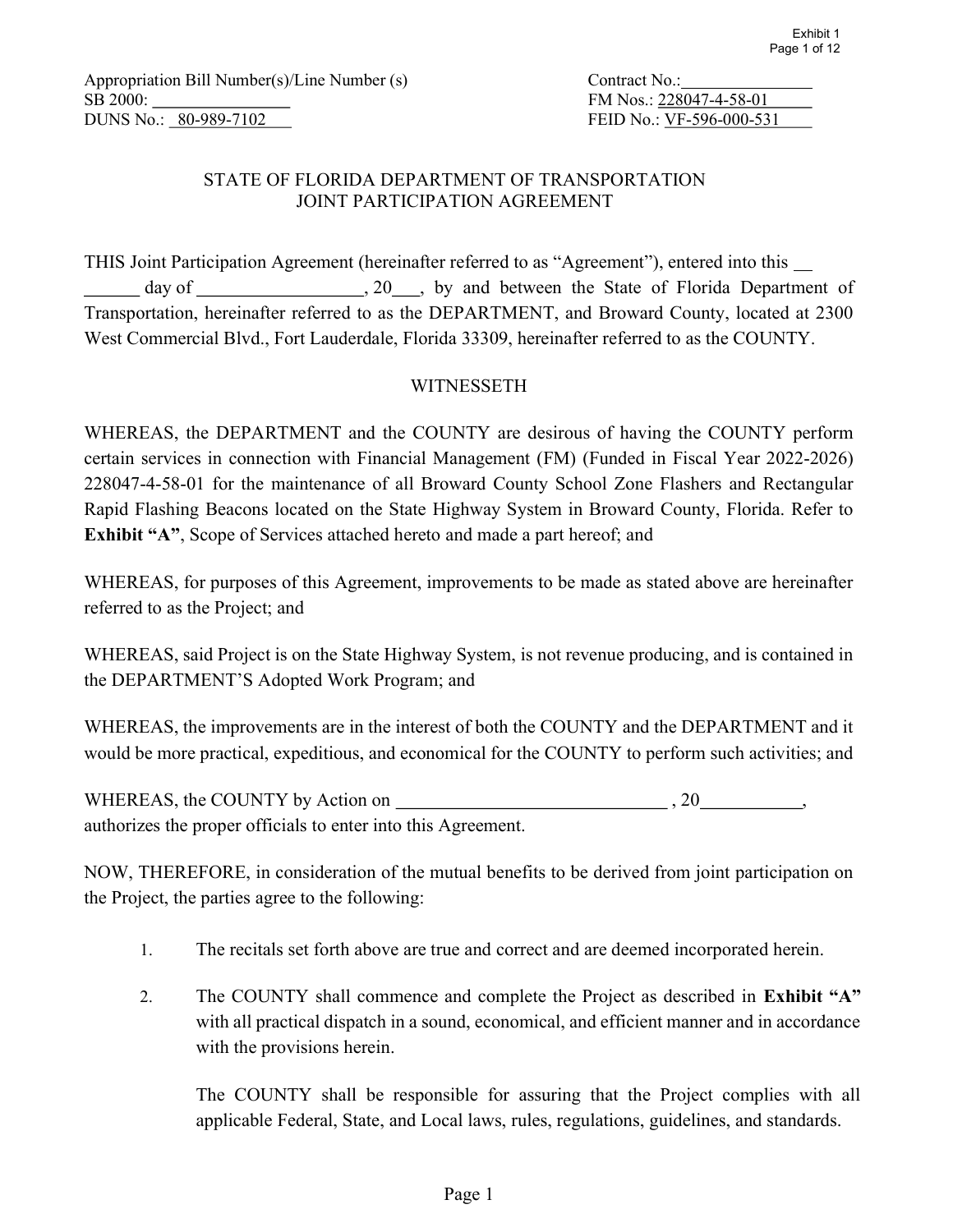- 3. The DEPARTMENT will issue any necessary permits for the COUNTY to accomplish the work described in Exhibit "A" at no cost to the COUNTY. Such permits will be included with the written authorization from the DEPARTMENT to proceed with a Project assignment.
- 4. The DEPARTMENT agrees to make all previous studies, maps, drawings, surveys, and other data and information pertaining to the Project available to the COUNTY at no cost.
- 5. The COUNTY shall have the sole responsibility for resolving claims and requests for additional work for the Project. The COUNTY will make best efforts to obtain DEPARTMENT input in its decisions.
- 6. This Agreement shall continue in effect and be binding to both the DEPARTMENT and the COUNTY until the Project is completed as evidenced by the written acceptance of the DEPARTMENT or June 30, 2026, whichever comes first.
- 7. Unless terminated earlier in accordance with the provisions of this Agreement, it is anticipated that this Agreement shall have a term of 5 years from Fiscal Year (FY) 2021/2022 to 2025/2026. The total estimated cost of the Project is ONE HUNDRED FORTY THREE THOUSAND NINE HUNDRED EIGHTY DOLLARS AND NO CENTS (\$143,980.00). The DEPARTMENT agrees to reimburse the COUNTY for actual costs incurred that are related to the Project. In the event the actual costs of the Project, during any fiscal year, exceeds the DEPARTMENT's annual share of allocated funding, any additional cost shall be the sole responsibility of the COUNTY. The DEPARTMENT's allotted funding, for each fiscal year, is shown below:

| <b>Fiscal Year</b>                   | <b>Allotted Funding</b> |  |  |  |
|--------------------------------------|-------------------------|--|--|--|
| 2021/2022                            | \$28,585.00             |  |  |  |
| 2022/2023                            | \$28,685.00             |  |  |  |
| 2023/2024                            | \$28,790.00             |  |  |  |
| 2024/2025                            | \$28,900.00             |  |  |  |
| 2025/2026                            | \$29,020.00             |  |  |  |
| <b>Total Department Contribution</b> |                         |  |  |  |
| \$143,980.00                         |                         |  |  |  |

|  | <b>Funding Allocation</b> |
|--|---------------------------|
|--|---------------------------|

The Department's Fiscal Year begins on July 1 and ends on June 30.

- 8. The COUNTY acknowledges and agrees that the DEPARTMENT'S obligation to pay the sum set forth herein is contingent upon an annual appropriation by the Florida Legislature.
- 9. In the event the Project costs or Project modifications increase or exceed the amount authorized in paragraph 7, the DEPARTMENT and the COUNTY shall meet and attempt to mutually agree to the amount and distribution of the additional funding needed to complete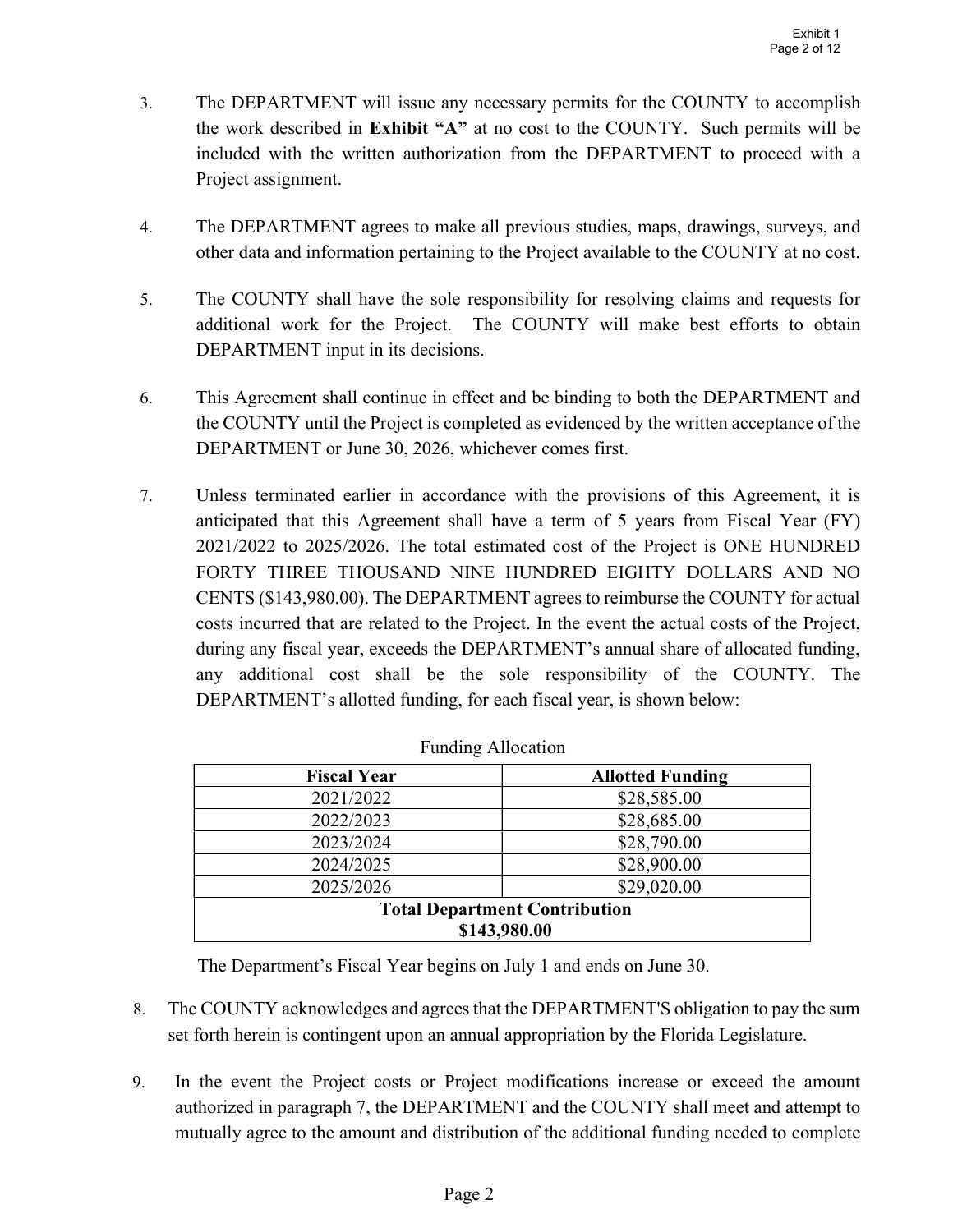the Project. Any funding increase or modifications to the Project shall be added by means of an amendment to the Agreement to be signed by both parties before work is undertaken. However, in the event the COUNTY and the DEPARTMENT fail to negotiate an amendment for any reason whatsoever, then the increase in the Project costs will be the sole responsibility of the COUNTY.

- 10. The COUNTY shall provide quantifiable, measurable, and verifiable units of deliverables. The Project, identified as Project Number 228047-4-58-01, and the quantifiable, measurable, and verifiable units of deliverables are described more fully in Exhibit B, Deliverables, attached hereto and a made apart hereof. The COUNTY must obtain the prior written approval from the DEPARTMENT, if deviating from the Deliverables in Exhibit B, prior to the COUNTY implementing the changes.
- 11. The COUNTY will be reimbursed actual expenses incurred during the term of this Agreement that are directly related to the maintenance of all School Zone flashing signals located on the State Highway System, upon the DEPARTMENT receiving the deliverables as set forth in Exhibit B. The COUNTY will submit written progress reports and maintenance logs by the  $15<sup>th</sup>$  day after the end of each quarter (October 15<sup>th</sup>, January 15<sup>th</sup>, April 15<sup>th</sup>, and July 15<sup>th</sup>) detailing which School Zone flashing signals have been maintained and the actual services performed.
- 12. Invoices shall be submitted by the COUNTY in detail sufficient for proper preaudit and post audit thereof, based on the quantifiable, measurable, and verifiable units of deliverables as established in Exhibit B. Deliverables must be received and accepted in writing by the COUNTY's Project Manager prior to payments.

Supporting documentation must establish that the deliverables were received and accepted in writing by the COUNTY.

- 13. Upon submission of an annual invoice, the DEPARTMENT's Project Manager will notify the DEPARTMENT's Traffic Operations Engineer to inspect and verify that services by the COUNTY have met or does not meet the DEPARTMENT's standards/minimum level of service.
- 14. There shall be no reimbursement for travel expenses under this Agreement.
- 15. The COUNTY must submit the final invoice to the DEPARTMENT within 120 days after the final acceptance of the Project. Invoices submitted after the 120 day time period may not be paid. The final balance due under this Agreement will be reimbursed upon the completion of all Project services and receipt of final cost documentation and proper submission of a detailed invoice and when the Project has been inspected, approved, and accepted to the satisfaction of the DEPARTMENT in writing.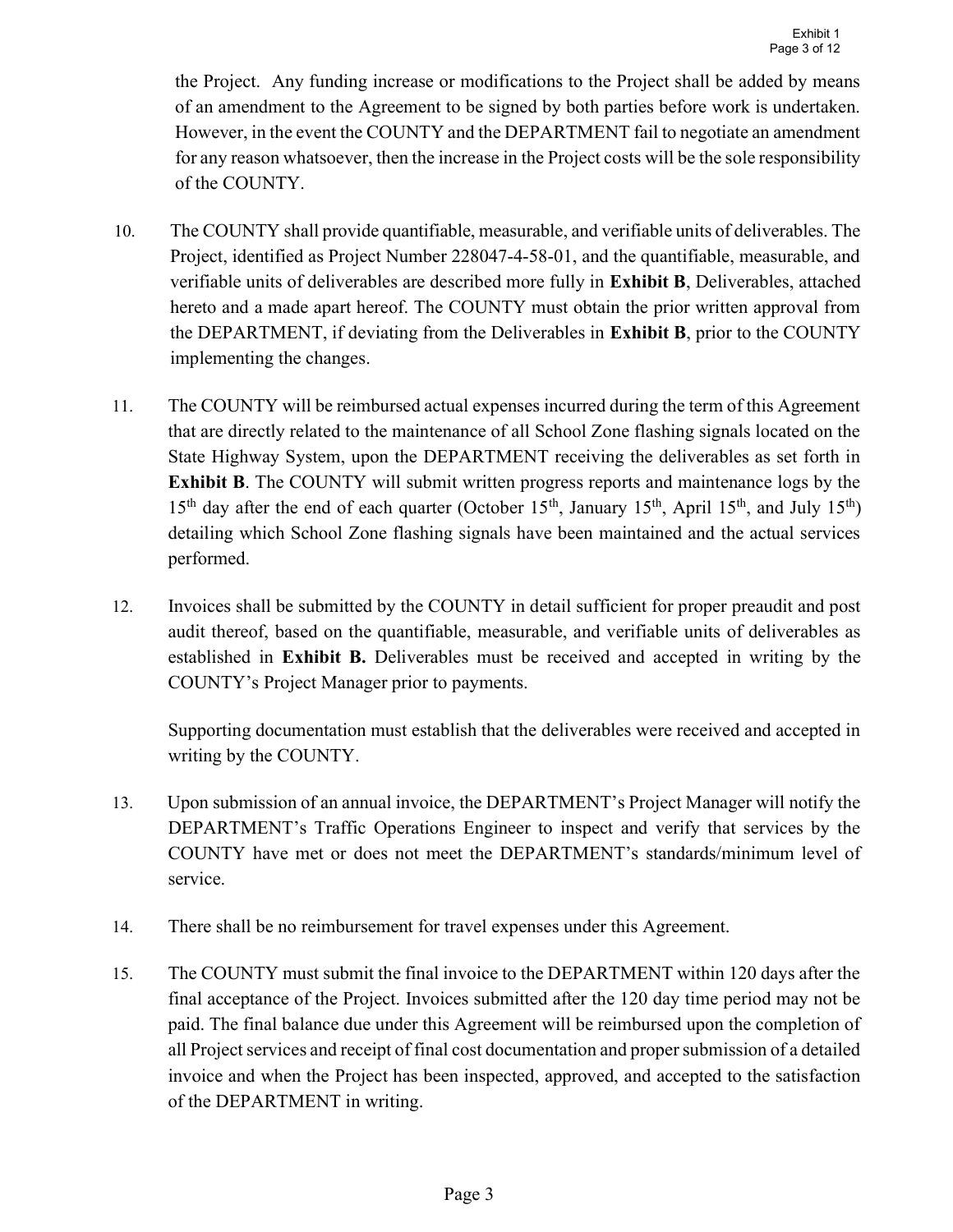- 16. Payment shall be made only after receipt and approval of goods and services unless advance payments are authorized by the Chief Financial Officer of the State of Florida under Chapters 215 and 216, Florida Statutes. If the DEPARTMENT determines that the performance of the Recipient in unsatisfactory, the DEPARTMENT shall notify the COUNTY of the deficiency to be corrected, which correction shall be made within a time frame to be specified by the DEPARTMENT. The COUNTY shall, within five days after notice from the DEPARTMENT, provide the DEPARTMENT with a corrective action plan describing how the COUNTY will address all issues of contract non-performance, unacceptable performance, failure to meet the minimum performance levels, deliverables deficiencies, or contract noncompliance. If the corrective action plan is unacceptable to the DEPARTMENT, the COUNTY shall be assessed a non-performance retainage equivalent to 10% of the total invoices amount. The retainage shall be applied to the invoice for the then-current billing period. The retainage shall be withheld until COUNTY resolves the deficiency. If the deficiency is subsequently resolved, the COUNTY may bill the DEPARTMENT for the retained amount during the next period. If the COUNTY in unable to resolve the deficiency, the funds retained may be forfeited at the end of the Agreement's term.
- 17. The COUNTY agrees to comply with Section 20.055(5), F.S., and to incorporate in all subcontracts the obligation to comply with Section 20.055(5), F.S.
- 18. The COUNTY providing goods and services to the DEPARTMENT should be aware of the following time frames. Upon receipt, the DEPARTMENT has five (5) business days to inspect and approve the goods and/or services unless the bid specifications, purchase order, or contract specifies otherwise. The DEPARTMENT has twenty (20) calendar days to deliver a request for payment (voucher) to the Department of Financial Services. The twenty (20) calendar days are measured from the latter of the date the invoice is received or the goods or services are received, inspected, and approved.
- 19. If a payment is not available within forty (40) calendar days of an invoice being received and stamped with an official date and time of receipt by the DEPARTMENT, a separate interest penalty at a rate as established pursuant to Section 55.03(1), F.S., will be due and payable, in addition to the invoice amount, to the COUNTY. Interest penalties of less than one (1) dollar will not be enforced unless the COUNTY requests payment. Invoices that have to be returned to the COUNTY because of COUNTY preparation errors will result in a delay in the payment. The invoice payment requirements do not start until a completed invoice, as approved by the DEPARTMENT, is provided to the DEPARTMENT.
- 20. A Vendor Ombudsman has been established within the Department of Financial Services. The duties of this individual include acting as an advocate for contractors/vendors who may be experiencing problems in obtaining timely payments(s) from a state agency. The Vendor Ombudsman may be contacted at (850) 413-5516.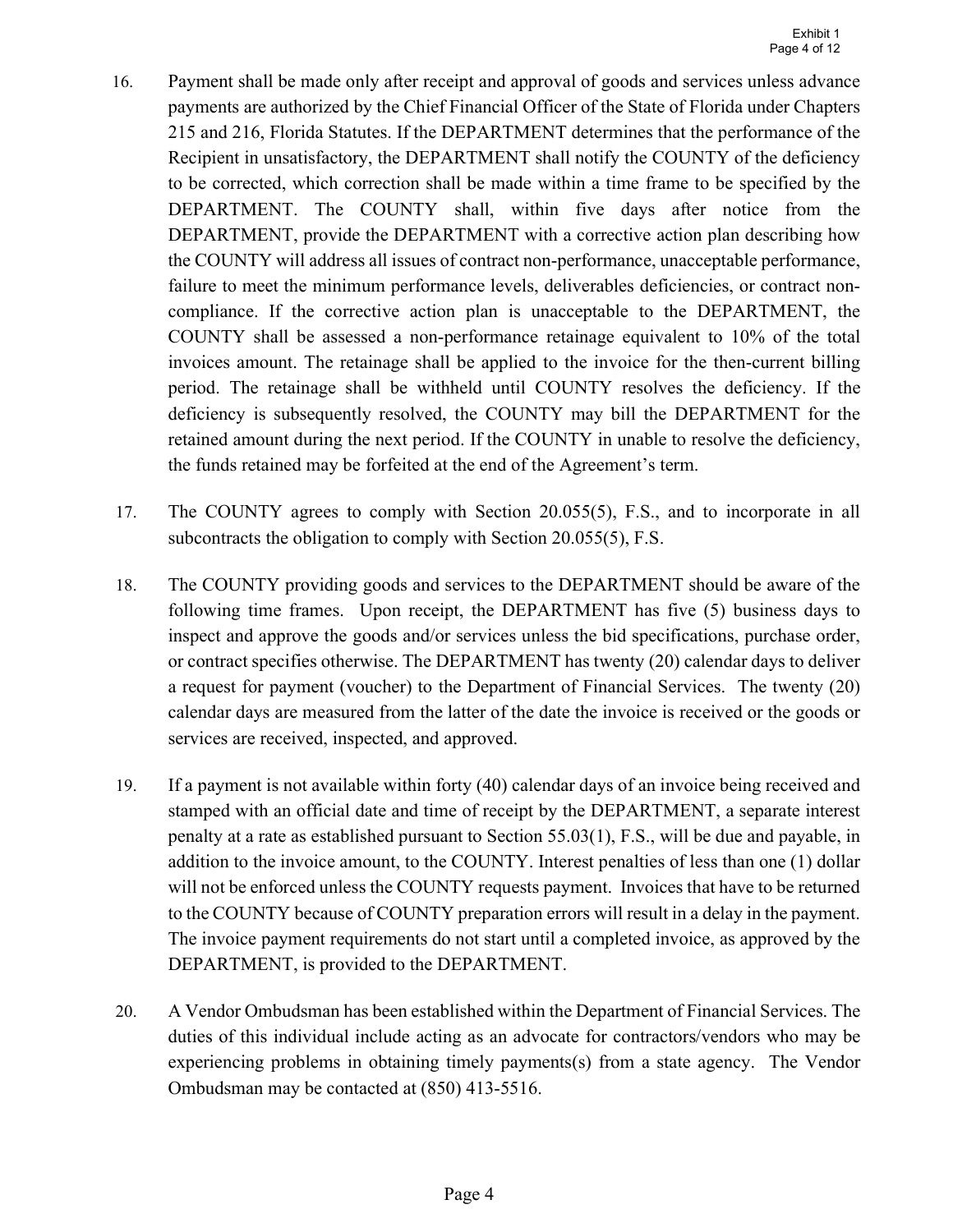- 21. Records of costs incurred under terms of this Agreement shall be maintained and made available upon request to the DEPARTMENT at all times during the period of this Agreement and for five (5) years after final payment is made. Copies of these documents and records shall be furnished to the DEPARTMENT upon request. Records of costs incurred includes the COUNTY's general accounting records and the Project records, together with supporting documents and records, of the COUNTY and all subcontractors performing work on the Project, and all other records of the COUNTY and subcontractors considered necessary by the DEPARTMENT for a proper audit of costs.
- 22. In the event this contract is for services in excess of TWENTY FIVE THOUSAND DOLLARS (\$25,000.00) and a term for a period of more than one year, the provisions of Section 339.135(6)(a), Florida Statutes, are hereby incorporated:

"The DEPARTMENT, during any fiscal year, shall not expend money, incur any liability, or enter into any contract which, by its terms, involves the expenditure of money in excess of the amounts budgeted as available for expenditure during such fiscal year. Any contract, verbal or written, made in violation of this subsection is null and void, and no money may be paid on such contract. The DEPARTMENT shall require a statement from the Comptroller of the department that such funds are available prior to entering into any such contract or other binding commitment of funds. Nothing herein contained shall prevent the making of contracts for periods exceeding one year, but any contract so made shall be executory only for the value of the services to be rendered or agreed to be paid for in succeeding fiscal years; and this paragraph shall be incorporated verbatim in all contracts of the DEPARTMENT which are for an amount in excess of \$25,000.00 and which have a term for a period of more than 1 year."

- 23. The COUNTY will comply with all Federal, State, and Local laws and ordinances applicable to the work or payment for work thereof, and will not discriminate on the grounds of race, color, religion, sex, national origin, age, or disability in the performance of work under the Agreement.
- 24. The COUNTY warrants that it has not employed or obtained any company or person, other than bona fide employees of the COUNTY, to solicit or secure this Agreement, and it has not paid or agreed to pay any company, corporation, individual or firm, other than a bona fide employee employed by the COUNTY. For breach or violation of this provision, the DEPARTMENT shall have the right to terminate the Agreement without liability.
- 25. The COUNTY agrees to include the following indemnification in all contracts with contractors, subcontracts, consultants, and subconsultants who perform work in connection with this Agreement: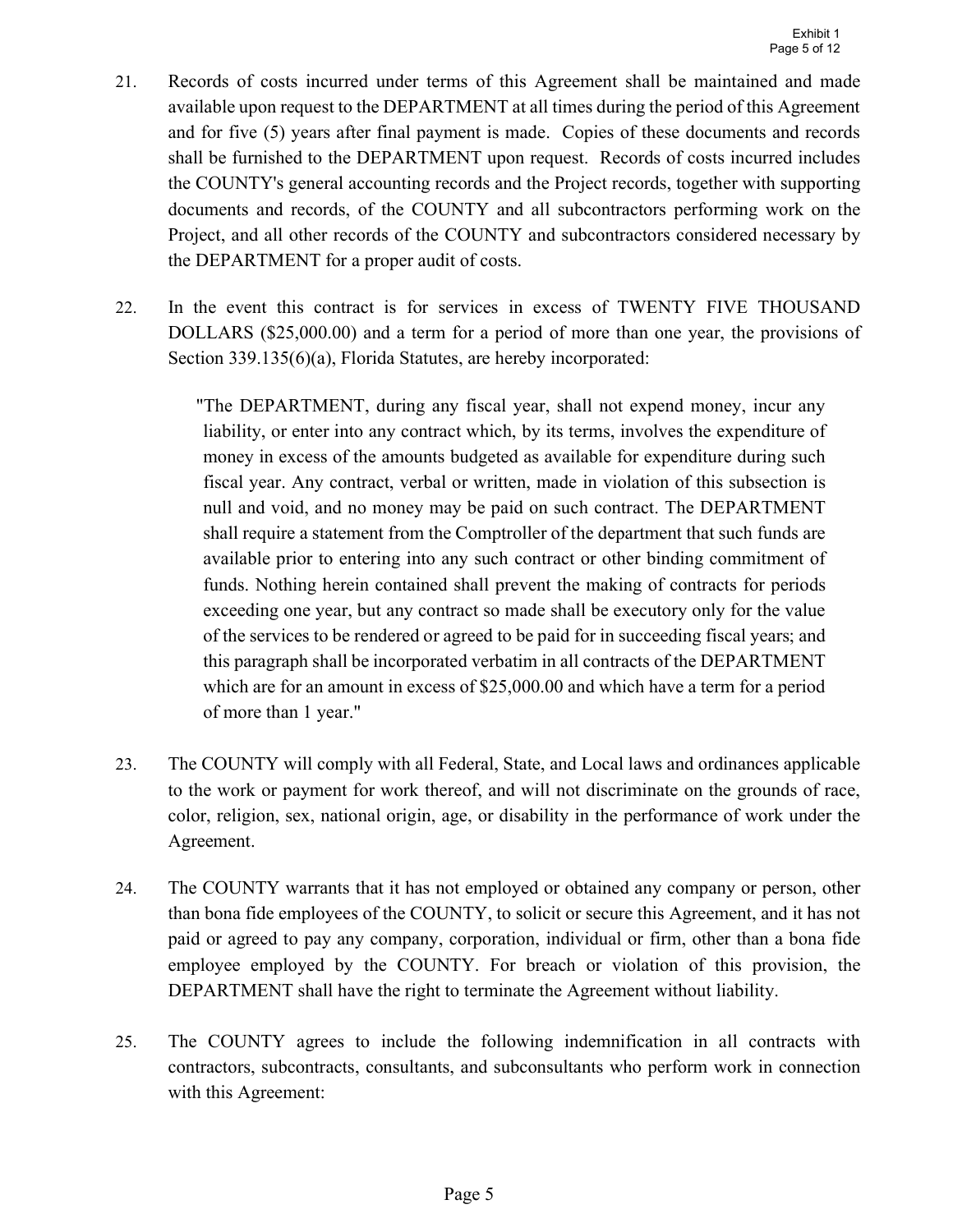To the fullest extent permitted by law the COUNTY's contractor shall indemnify and hold harmless the COUNTY, the DEPARTMENT, and its officers and employees, from liabilities, damages, losses and costs, including, but not limited to, reasonable attorney's fees, to the extent caused by the negligence, recklessness or intentional wrongful misconduct of contractor and persons employed or utilized by the contractor in the performance of this Agreement.

This indemnification shall survive the termination of this Agreement. Nothing contained in this paragraph is intended to nor shall it constitute a waiver of the DEPARTMENT's and the COUNTY's sovereign immunity.

To the fullest extent permitted by law the COUNTY's consultant shall indemnify and hold harmless the COUNTY, the DEPARTMENT, and its officers and employees, from liabilities, damages, losses and costs, including, but not limited to, reasonable attorney's fees, to the extent caused, in whole or in part, by the professional negligence, error or omission, recklessness, or intentional wrongful misconduct of the consultant and persons employed or utilized by the consultant in performance of this Agreement.

This indemnification shall survive the termination of this Agreement. Nothing contained in this paragraph is intended to nor shall it constitute a waiver of the DEPARTMENT's and the COUNTY's sovereign immunity.

- 26. The COUNTY / Vendor/ Contractor:
	- a) shall utilize the U.S. Department of Homeland Security's E-Verify system to verify the employment eligibility of all new employees hired by the COUNTY / Vendor/Contractor during the term of the contract; and
	- b) shall expressly require any subcontractors performing work or providing services pursuant to the state contract to likewise utilize the U.S. Department of Homeland Security's E-Verify system to verify the employment eligibility of all new employees hired by the subcontractor during the contract term.
- 27. This contract does not involve the purchase of Tangible Personal Property, as defined in Chapter 273, F.S.
- 28. In the event it becomes necessary for the DEPARTMENT or COUNTY to institute suit for the enforcement of the provisions of this Agreement, each party shall be responsible to pay their own attorney fees and court costs. Venue with respect to any such litigation shall be in Broward County.
- 29. This Agreement is governed by and construed in accordance with the laws of the State of Florida.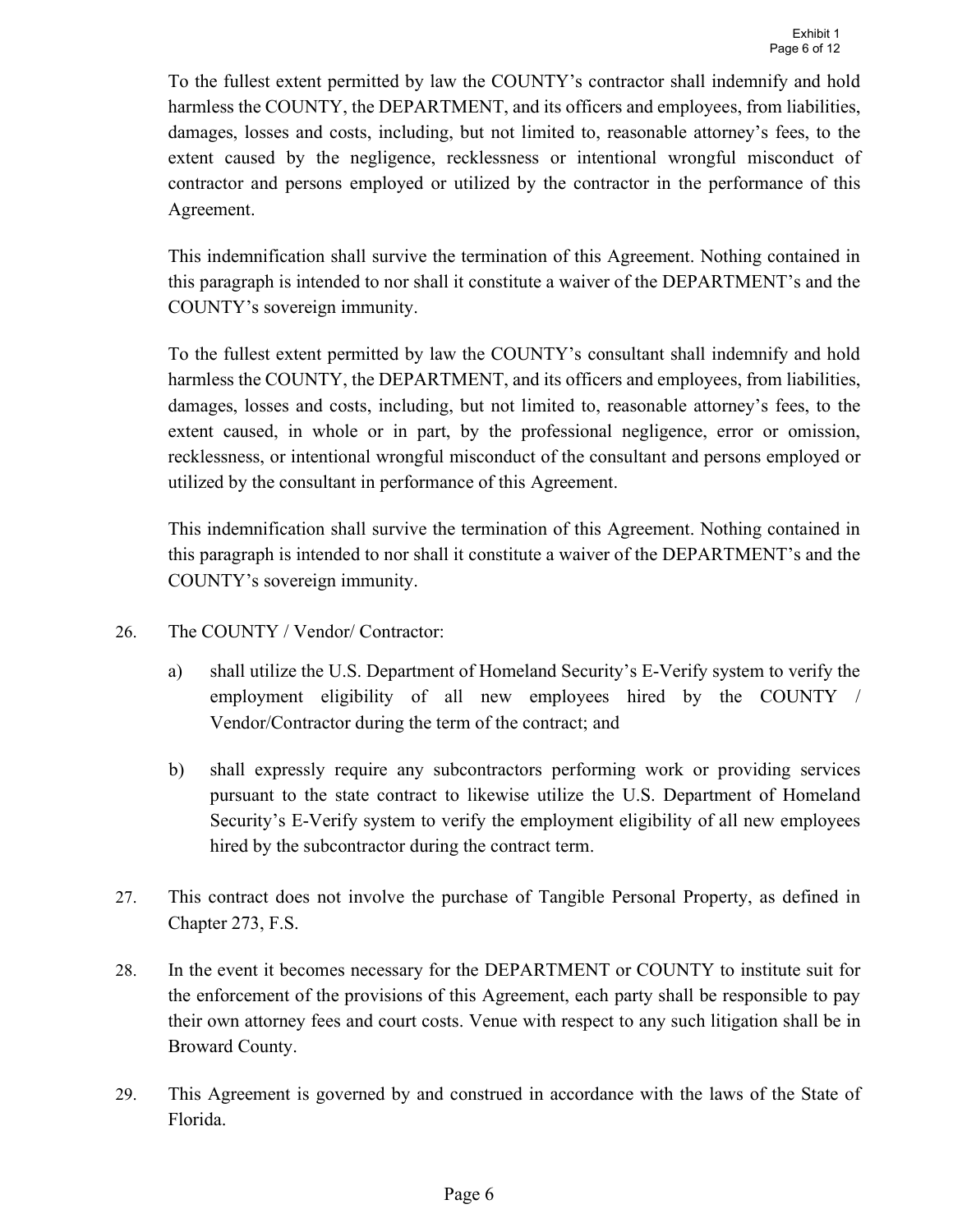- 30. This Agreement and any interest herein shall not be assigned, transferred or otherwise encumbered by the COUNTY under any circumstances without the prior written consent of the DEPARTMENT. However, this Agreement shall run to the DEPARTMENT and its successors.
- 31. This document incorporates and includes all prior negotiations, correspondence, conversations, agreements, or understandings applicable to the matters contained herein, and the parties agree that there are no commitments, agreements or understandings concerning the subject matter of this agreement that are not contained in this document. Accordingly, it is agreed that no deviation from the terms hereof shall be predicated upon any prior representation or agreements whether oral or written. It is further agreed that no modification, amendment, or alteration in the terms and conditions contained herein shall be effective unless contained in a written document executed with the same formality and of equal dignity herewith.
- 32. Any or all notices (except invoices) given or required under this Agreement shall be in writing and either personally delivered with receipt acknowledged or sent by certified mail, return receipt requested. All notices delivered shall be sent to the following addresses:

If to the DEPARTMENT: Florida Department of Transportation - District Four 3400 West Commercial Blvd. Fort Lauderdale, Florida 33309-3421 Attn: Leos A. Kennedy, Jr. With a copy to: Nadir Rodrigues A second copy to: Office of the General Counsel

If to the COUNTY: Broward County Traffic Engineering Division 2300 West Commercial Blvd. Fort Lauderdale, Florida 33309 Attn: Scott S. Brunner, P.E., Director With A Copy to: County Attorney

The remainder of this page was intentionally left blank.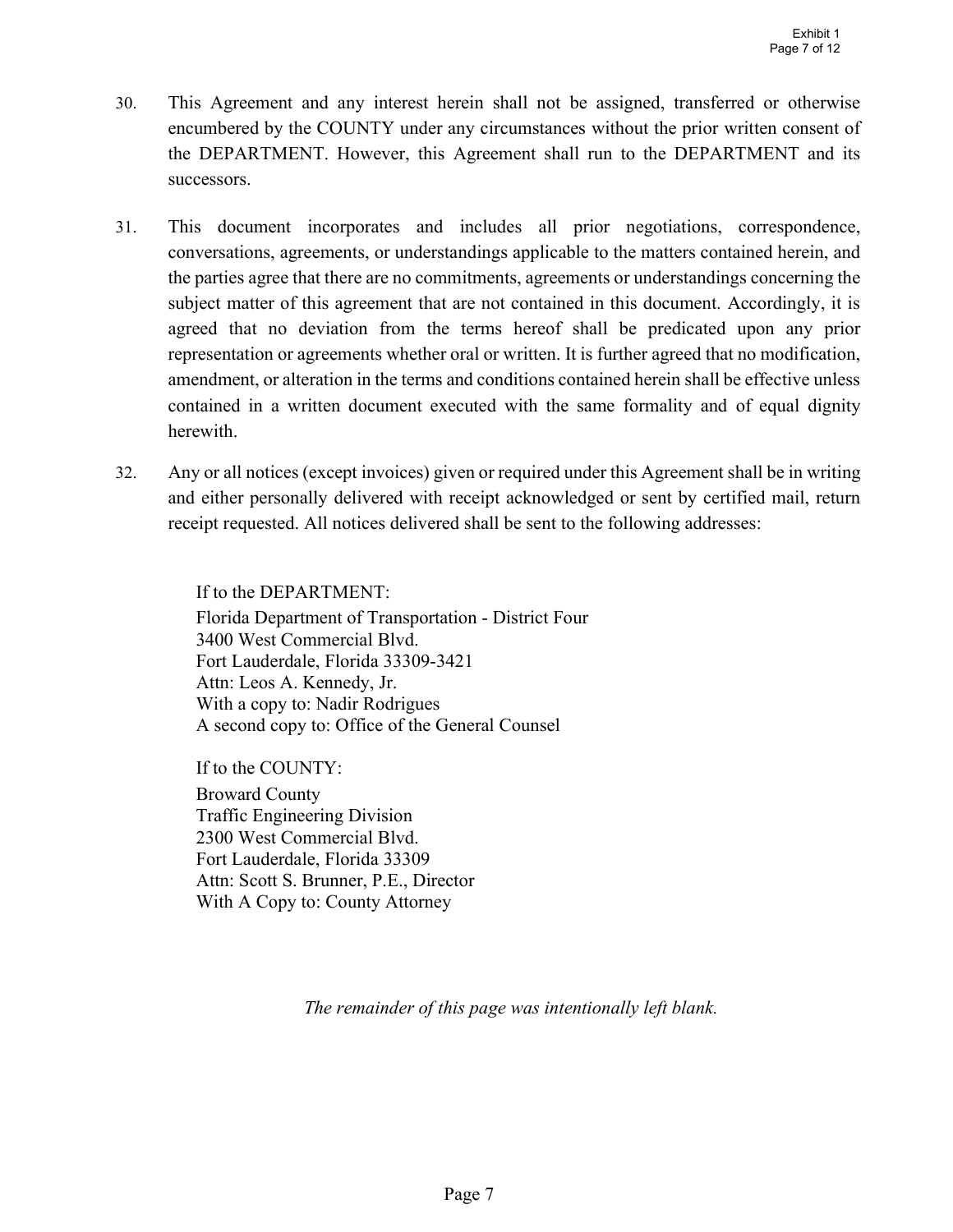IN WITNESS WHEREOF, the parties hereto have made and executed this Agreement: BROWARD COUNTY, through its BOARD OF COUNTY COMMISSIONERS, signing by and through its Mayor or Vice Mayor, authorized to execute same by Board Action on the day of , , and the DEPARTMENT has executed this Agreement through its Director of Transportation Operations for District \_\_\_\_\_\_\_\_\_\_, Florida Department of Transportation, this day of , .

BROWARD COUNTY, by and through STATE OF FLORIDA<br>its Board of County Commissioners DEPARTMENT OF TF

its Board of County Commissioners DEPARTMENT OF TRANSPORTATION

|                                                                                                                                                                                     | $BY: \begin{tabular}{ c c c c } \hline \rule{0.2cm}{.01cm} \rule{0.2cm}{.01cm} \rule{0.2cm}{.01cm} \rule{0.2cm}{.01cm} \rule{0.2cm}{.01cm} \rule{0.2cm}{.01cm} \rule{0.2cm}{.01cm} \rule{0.2cm}{.01cm} \rule{0.2cm}{.01cm} \rule{0.2cm}{.01cm} \rule{0.2cm}{.01cm} \rule{0.2cm}{.01cm} \rule{0.2cm}{.01cm} \rule{0.2cm}{.01cm} \rule{0.2cm}{.01cm} \rule{0$ |
|-------------------------------------------------------------------------------------------------------------------------------------------------------------------------------------|-------------------------------------------------------------------------------------------------------------------------------------------------------------------------------------------------------------------------------------------------------------------------------------------------------------------------------------------------------------|
|                                                                                                                                                                                     | PAUL LAMPLEY, P.E.                                                                                                                                                                                                                                                                                                                                          |
|                                                                                                                                                                                     | DIRECTOR OF TRANSPORTATION OPERATIONS                                                                                                                                                                                                                                                                                                                       |
| $\frac{day \text{ of }$ 20                                                                                                                                                          |                                                                                                                                                                                                                                                                                                                                                             |
| WITNESS:                                                                                                                                                                            | <b>LEGAL REVIEW:</b>                                                                                                                                                                                                                                                                                                                                        |
| BY:<br>Broward County Administrator, as                                                                                                                                             |                                                                                                                                                                                                                                                                                                                                                             |
| ex officio Clerk of the Broward County<br>Board of County Commissioners                                                                                                             | OFFICE OF THE GENERAL COUNSEL                                                                                                                                                                                                                                                                                                                               |
| Approved as to form by:                                                                                                                                                             | <b>APPROVED:</b>                                                                                                                                                                                                                                                                                                                                            |
| Andrew J. Meyers                                                                                                                                                                    |                                                                                                                                                                                                                                                                                                                                                             |
| <b>Broward County Attorney</b>                                                                                                                                                      |                                                                                                                                                                                                                                                                                                                                                             |
| Governmental Center, Suite 423                                                                                                                                                      |                                                                                                                                                                                                                                                                                                                                                             |
| 115 South Andrews Avenue                                                                                                                                                            | BY:                                                                                                                                                                                                                                                                                                                                                         |
| Fort Lauderdale, Florida 33301                                                                                                                                                      | DISTRICT PROGRAM MGMT. ADMINISTRATOR                                                                                                                                                                                                                                                                                                                        |
| Telephone (954) 357-7600                                                                                                                                                            |                                                                                                                                                                                                                                                                                                                                                             |
| Telecopier (954) 357-7641                                                                                                                                                           |                                                                                                                                                                                                                                                                                                                                                             |
| $\text{BY:}\begin{array}{ l } \hline \multicolumn{1}{c}{\text{AIA DiCalvo}}\begin{array}{l}{\text{Digitally signed by Al A DiCalvo}}\\ \hline {\text{D4I.}}\end{array} \end{array}$ |                                                                                                                                                                                                                                                                                                                                                             |
| Al DiCalvo                                                                                                                                                                          | (date)                                                                                                                                                                                                                                                                                                                                                      |
| Sr. Assistant County Attorney                                                                                                                                                       |                                                                                                                                                                                                                                                                                                                                                             |
| MICHAEL KERR Digitally signed by MICHAEL KERR                                                                                                                                       |                                                                                                                                                                                                                                                                                                                                                             |
| Michael J. Kerr                                                                                                                                                                     | (date)                                                                                                                                                                                                                                                                                                                                                      |
| Deputy County Attorney                                                                                                                                                              |                                                                                                                                                                                                                                                                                                                                                             |
|                                                                                                                                                                                     |                                                                                                                                                                                                                                                                                                                                                             |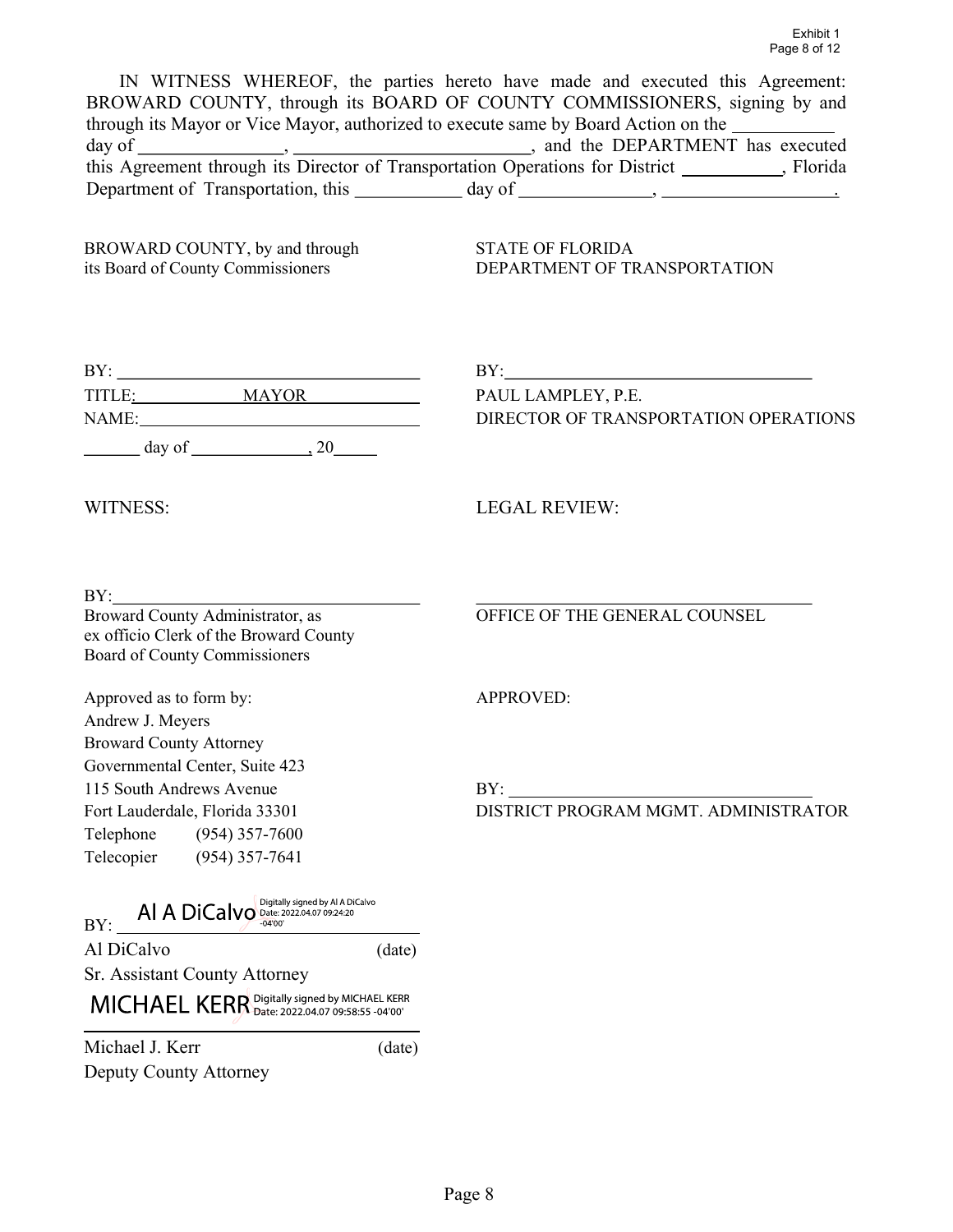# EXHIBIT A SCOPE OF SERVICES FM # 228047-4-58-01

#### MAINTENANCE OF SCHOOL ZONE FLASHERS AND RECTANGULAR RAPID FLASHING BEACONS

- 1. The COUNTY shall perform any necessary miscellaneous repairs and routine maintenance of the School Zone Flashers and Rectangular Rapid Flashing Beacons on the State Highway System. Such repairs and maintenance may be provided by the COUNTY without the provision of a written Project Assignment, written cost proposal, and/or written authorization. All traffic signal equipment and installation thereof in conjunction with such maintenance shall reflect current DEPARTMENT standards, specifications, procedures, and current DEPARTMENT Approved Products List (APL) equipment and materials.
- 2. The COUNTY shall be responsible for the maintenance and operation of the School Zone flashing signals (equipment and communication interconnect), Rectangular Rapid Flashing Beacons and the payment of electricity and electrical charges incurred in connection with the operation of the school zone flashing signals and Rectangular Rapid Flashing Beacons upon final acceptance of the installation by the DEPARTMENT.
- 3. The COUNTY shall maintain and operate the School Zone Flashers and Rectangular Rapid Flashing Beacons in a manner that will ensure safe and efficient movement of traffic and pedestrians and that is consistent with the maintenance practices prescribed by the International Municipal Signal Association (IMSA), the Federal Highway Administration (FHWA), and the operational requirements of the Manual on Uniform Traffic Control Devices (MUTCD), as amended. The COUNTY's maintenance responsibilities shall include, but not be limited to, preventative maintenance (periodic inspection, service, and routine repairs), and emergency maintenance in the event of equipment malfunction, failure, or damage. The COUNTY shall record its maintenance activities in a traffic signal maintenance log.
- 4. The COUNTY shall provide the DEPARTMENT with copies of all traffic signal maintenance logs pertaining to School Zone Flashers and Rectangular Rapid Flashing Beacons Maintenance activities, annually, as a component of the COUNTY's annual invoice package.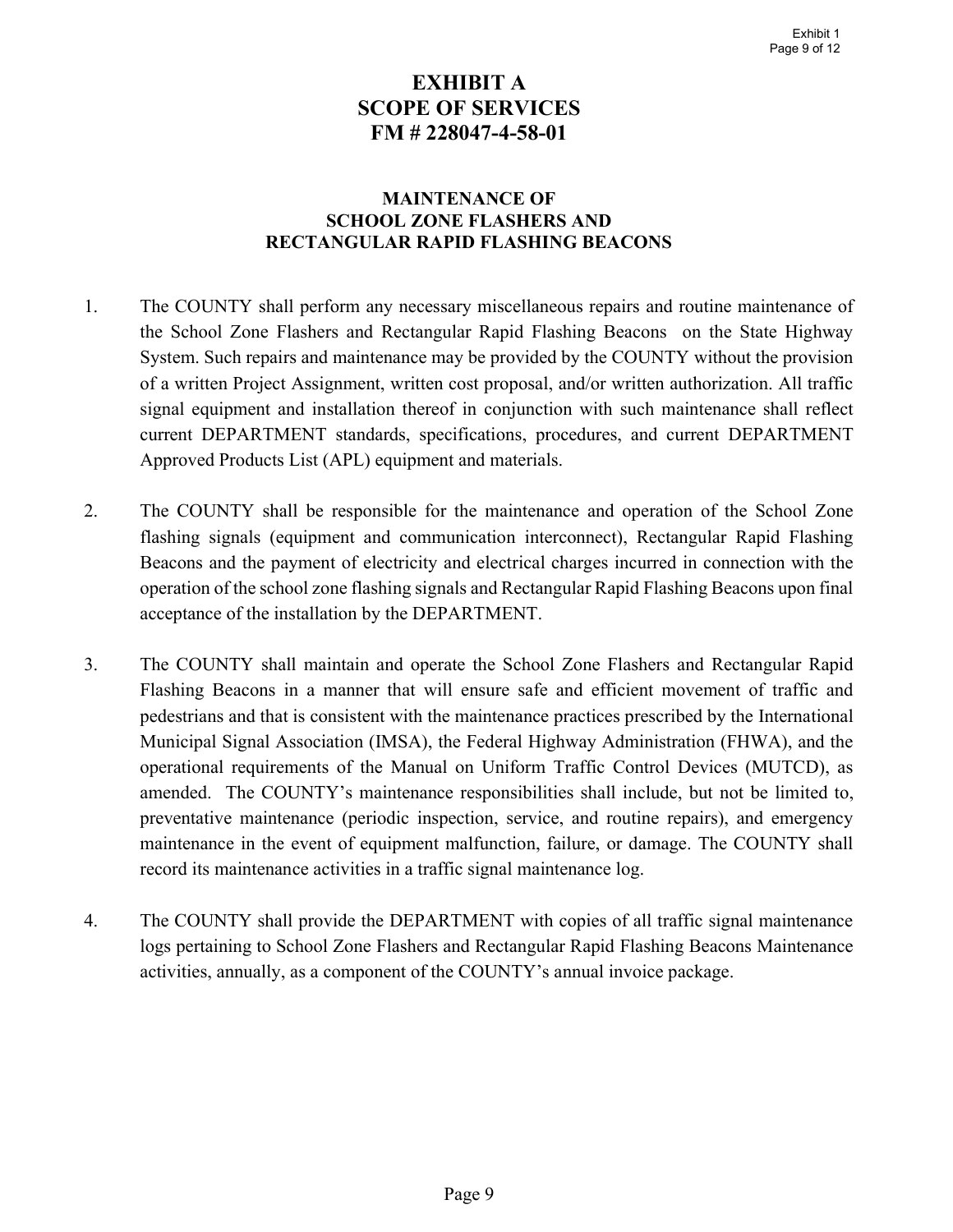EXHIBIT "B" DELIVERABLES

|                     |                                                |                                              | Broward County School Zone Flashing Signals Maintained and Operated<br>FY 22 - FY 26 |                  |                  |      |
|---------------------|------------------------------------------------|----------------------------------------------|--------------------------------------------------------------------------------------|------------------|------------------|------|
|                     | Effective Dates: July 1, 2021 to June 30, 2026 |                                              |                                                                                      |                  |                  |      |
| <b>STATE ROAD #</b> | <b>STATE ROAD NAME</b>                         | <b>SCHOOL NAME</b>                           | <b>FLASHER LOCATION</b>                                                              | <b>DIRECTION</b> | <b>EQUIPMENT</b> | lıD# |
| 848                 | STIRLING RD                                    | BETHUNE ELEMENTARY & ATTUCKS MIDDLE          | STIRLING RD AND SW 12 AVE                                                            | 1 EB             | MA-SOLAR         | 9906 |
| 848                 | STIRLING RD                                    | BETHUNE ELEMENTARY & ATTUCKS MIDDLE          | STIRLING RD AND SW 12 AVE                                                            | 1 WB             | MA-SOLAR         | 9907 |
|                     | US 441                                         | <b>BROADVIEW ELEMENTARY</b>                  | STATE ROAD 7 SOUTH OF SW 17 STREET                                                   | 1 NB             | MA-SOLAR         | 6371 |
|                     | US 441                                         | <b>BROADVIEW ELEMENTARY</b>                  | STATE ROAD 7 NORTH OF SW 17 STREET                                                   | 1 SB             | MA-SOLAR         | 6372 |
| 842                 | <b>BROWARD BLVD</b>                            | BROWARD ESTATES ELEMENTARY & PARKWAY MIDDLE  | BROWARD BLVD WEST OF NW/SW 35 AVE                                                    | 1EB              | OH-SW            | 6810 |
| 842                 | <b>BROWARD BLVD</b>                            | BROWARD ESTATES ELEMENTARY & PARKWAY MIDDLE  | BROWARD BLVD EAST OF NW/SW 35 AVE                                                    | 1 WB             | OH-SW            | 6811 |
| 824                 | PEMBROKE RD                                    | COLBERT ELEM & MCNICOL MID & HALLANDALE HIGH | PEMBROKE RD WEST OF S 28 AVE                                                         | 1EB              | OH-SW            | 9171 |
| 824                 | PEMBROKE RD                                    | COLBERT ELEM & McNICOL MID & HALLANDALE HIGH | PEMBROKE RD EAST OF S 26 AVE                                                         | 1 WB             | OH-SW            | 9172 |
| 834                 | SAMPLE RD                                      | CORAL SPRINGS CHARTER MIDDLE & HIGH          | SAMPLE RD EAST OF OF UNIVERSITY                                                      | 1 WB             | OH-SW            | 6248 |
| 834                 | SAMPLE RD                                      | CORAL SPRINGS CHARTER MIDDLE & HIGH          | UNIVERSITY SOUTH OF SAMPLE RD                                                        | 1 NB             | OH-SW            | 6249 |
| 834                 | SAMPLE RD                                      | CORAL SPRINGS HIGH                           | SAMPLE RD WEST OF ROCK ISLAND RD                                                     | 1EB              | <b>MA</b>        | 6226 |
| 834                 | SAMPLE RD                                      | <b>CORAL SPRINGS HIGH</b>                    | SAMPLE RD EAST OF ROCK ISLAND RD                                                     | 1 WB             | OH-SW            | 6227 |
| 834                 | SAMPLE RD                                      | CRYSTAL LAKES MIDDLE                         | SAMPLE RD WEST OF NE 3 AVE                                                           | 1 EB             | OH-SW            | 6217 |
| 834                 | SAMPLE RD                                      | <b>CRYSTAL LAKES MIDDLE</b>                  | SAMPLE RD EAST OF NE 3 AVE                                                           | 1 WB             | OH-SW            | 6218 |
|                     | US 1/ FEDERALY HWY                             | DANIA ELEMENTARY                             | FEDERAL HWY SOUTH OF SE 3 ST                                                         | 1 NB             | OH-SW            | 9084 |
| 5                   | US 1/ FEDERALY HWY                             | <b>DANIA ELEMENTARY</b>                      | FEDERAL HWY NORTH OF SE 3 ST                                                         | 1S               | OH-SW            | 9085 |
| 810                 | HILLSBORO BLVD                                 | DEERFIELD BEACH ELEMENTARY                   | HILLSBORO BEACH BLVD WEST OF NE 6 AVE                                                | 1 EB             | MA-SOLAR         | 6140 |
| 810                 | HILLSBORO BLVD                                 | DEERFIELD BEACH ELEMENTARY                   | HILLSBORO BEACH BLVD EAST OF NE 7 AVE                                                | 1 WB             | MA-SOLAR         | 6141 |
| 838                 | <b>SUNRISE BLVD</b>                            | DILLARD ELEMENTARY & DILLARD HIGH            | SUNRISE BLVD WEST OF NW 27 AVE                                                       | 1 EB             | OH-SW            | 6835 |
| 838                 | <b>SUNRISE BLVD</b>                            | DILLARD ELEMENTARY & DILLARD HIGH            | SUNRISE BOULEVARD WEST OF 1-95 SOUTHBOUND OFF RAMP                                   | 1 WB             | lмa              | 6976 |
| 811                 | DIXIE HWY (NE 4 AVE)                           | FORT LAUDERDALE HIGH                         | NE 4 AVE SOUTH OF NE 16 ST                                                           | 1 NB             | İMA              | 6838 |
| 811                 | DIXIE HWY (NE 4 AVE)                           | FORT LAUDERDALE HIGH                         | NE 4 AVE NORTH OF NE 16 ST                                                           | 1S               | MA               | 6839 |
| 823                 | <b>FLAMINGO RD</b>                             | FRANKLIN ACADEMY IN COOPER CITY              | FLAMINGO ROAD SOUTH OF SCHOTTS CIRCLE                                                | 1 NB             | MA-SOLAR         | 9511 |
| 823                 | FLAMINGO RD                                    | FRANKLIN ACADEMY IN COOPER CITY              | FLAMINGO ROAD NORTH OF SCHOTTS CIRCLE                                                | 1 SB             | MA-SOLAR         | 9512 |
| 858                 | HALLANDALE BEACH BLVD                          | HALLANDALE ELEMENTARY (GULFSTREAM ACADEMY)   | HALLANDALE BEACH BLVD WEST OF 6 AVE                                                  | 1 WB             | OH-SW            | 9121 |
| 858                 | HALLANDALE BEACH BLVD                          | HALLANDALE ELEMENTARY (GULFSTREAM ACADEMY)   | HALLANDALE BEACH BLVD WEST OF 8 AVE                                                  | 1 EB             | OH-SW            | 9385 |
|                     | US 1/ FEDERALY HWY                             | HOLLYWOOD CENTRAL ELEMENTARY                 | FEDERAL HWY NORTH OF MONROE ST                                                       | 1S               | OH-SW            | 9014 |
| 5                   | US 1/ FEDERALY HWY                             | HOLLYWOOD CENTRAL ELEMENTARY                 | FEDERAL HWY SOUTH OF MONROE ST                                                       | 1 NB             | OH-SW            | 9013 |
| 858                 | HALLANDALE BEACH BLVD                          | LAKE FOREST ELEMENTARY                       | HALLANDALE BEACH BLVD WEST OF SW 48 AVE                                              | 2 EB             | <b>GM</b>        | 9289 |
| 858                 | HALLANDALE BEACH BLVD                          | LAKE FOREST ELEMENTARY                       | HALLANDALE BEACH BLVD EAST OF SW 48 AVE                                              | 2 WB             | GM               | 9290 |
| 842                 | <b>BROWARD BLVD</b>                            | NORTH FORK ELEMENTARY                        | BROWARD BLVD WEST OF NW 15 AVE                                                       | 1EB              | MA-SOLAR         | 6884 |
| 842                 | <b>BROWARD BLVD</b>                            | NORTH FORK ELEMENTARY                        | BROWARD BLVD EAST OF NW 15 AVE                                                       | 1 WB             | MA-SOLAR         | 6885 |
| 811                 | DIXIE HWY (NE 4 AVE)                           | NORTH SIDE ELEMENTARY                        | NE 4 AVE SOUTH OF NE 11 ST                                                           | 1 NB             | MA               | 6893 |
| 811                 | DIXIE HWY (NE 4 AVE)                           | NORTH SIDE ELEMENTARY                        | NE 4 AVE NORTH OF NE 11 ST                                                           | 1 SB             | İMA              | 6894 |
|                     | US 1/ FEDERALY HWY                             | <b>OLSEN MIDDLE</b>                          | FEDERAL HWY NORTH OF SE 15 ST                                                        | 1 NB             | OH-SW            | 9175 |
|                     | US 1/ FEDERALY HWY                             | <b>OLSEN MIDDLE</b>                          | FEDERAL HWY SOUTH OF SE 12 ST                                                        | 1 SB             | <b>OH-SW</b>     | 9176 |
| 822                 | <b>SHERIDAN ST</b>                             | <b>OLSEN MIDDLE</b>                          | SHERIDAN ST & FEDERAL HIGHWAY                                                        | 1 EB & 1 WB      | lma              | 9266 |
| 822                 | <b>SHERIDAN ST</b>                             | <b>OLSEN MIDDLE</b>                          | SHERIDAN STREET & NE 5 AVENUE                                                        | 1 EB & 1 WB      | MA               | 9274 |
|                     | US 441                                         | PARK LAKES ELEMENTARY                        | SR 7 SOUTH OF NW 41 STREET                                                           | 1 NB             | MA               | 6322 |
|                     | US 441                                         | PARK LAKES ELEMENTARY                        | SR 7 NORTH OF NW 41 STREET                                                           | 1 SB             | MA               | 6323 |
| 820                 | PINES BLVD                                     | PINES MIDDLE                                 | PINES BLVD WEST OF DOUGLAS ROAD                                                      | 1 EB & WB        | OH-SW            | 9268 |
| 838                 | <b>SUNRISE BLVD</b>                            | PLANTATION HIGH                              | SUNRISE BOULEVARD WEST OF NW 16 ST                                                   | 1 NB             | MA-SOLAR         | 6899 |
| 838                 | SUNRISE BLVD                                   | PLANTATION HIGH                              | SUNRISE BOULEVARD EAST OF NW 16 ST                                                   | 1 SB             | MA-SOLAR         | 6900 |

Page 10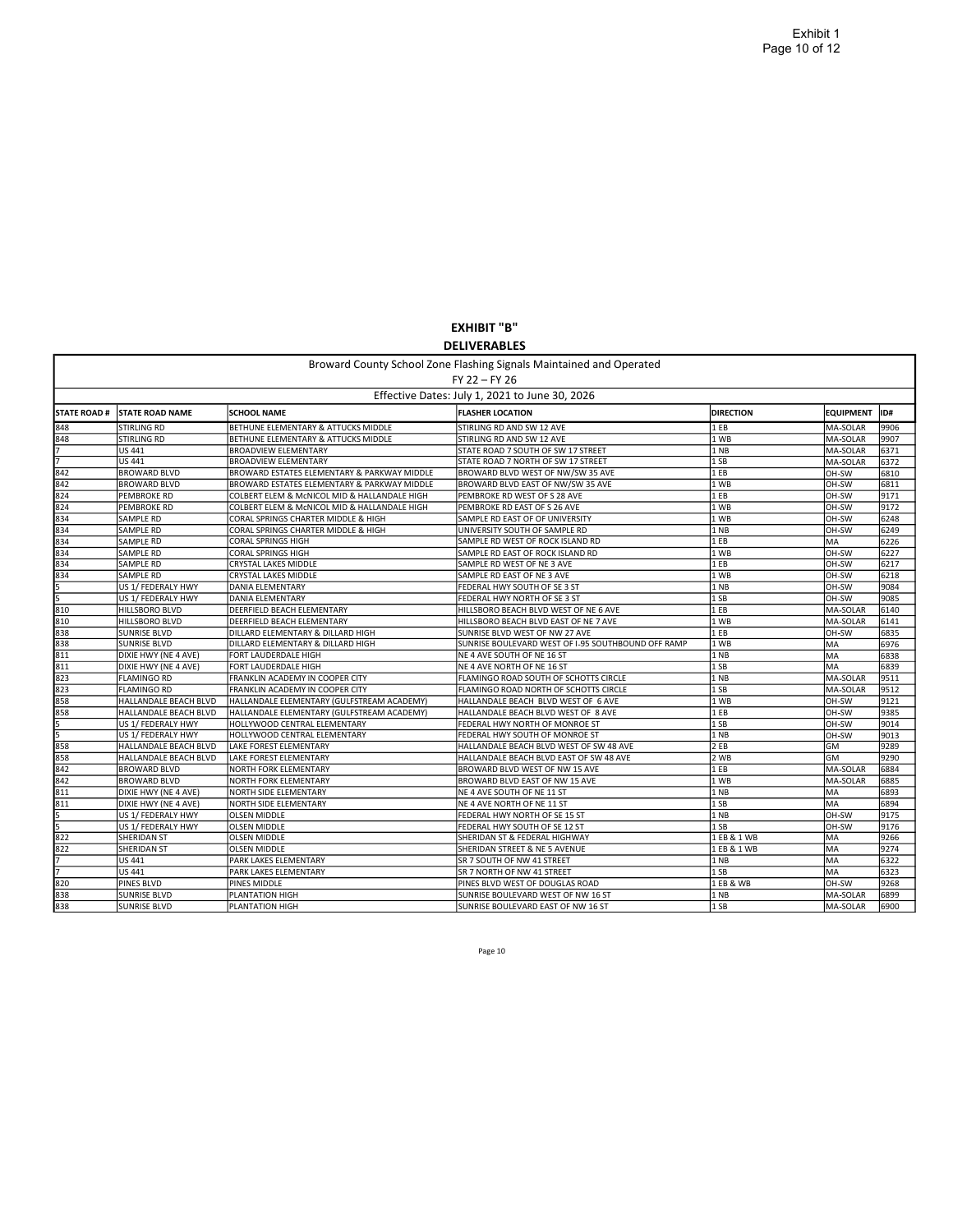| <b>STATE ROAD#</b> | <b>STATE ROAD NAME</b> | <b>SCHOOL NAME</b>                           | <b>FLASHER LOCATION</b>                 | <b>DIRECTION</b>           | <b>EQUIPMENT</b> | IID# |
|--------------------|------------------------|----------------------------------------------|-----------------------------------------|----------------------------|------------------|------|
| 838                | SUNRISE BLVD           | PLANTATION MIDDLE & SOMERSET CHARTER SCHOOL  | SUNRISE BLVD SOUTH OF NW 11 PL          | 1 SB TO EB                 | MA-SOLAR         | 6904 |
| 838                | <b>SUNRISE BLVD</b>    | PLANTATION MIDDLE & SOMERSET CHARTER SCHOOL  | <b>SUNRISE BLVD EAST OF NW 65 AVE</b>   | 1 WB TO NB                 | MA-SOLAR         | 6905 |
| 810                | <b>HILLSBORO BLVD</b>  | <b>QUIET WATERS ELEMENTARY</b>               | HILLSBORO BEACH BLVD WEST OF NW 41 WAY  | 1 EB                       | MA-SOLAR         | 6104 |
| 810                | <b>HILLSBORO BLVD</b>  | <b>QUIET WATERS ELEMENTARY</b>               | HILLSBORO BEACH BLVD EAST OF NW 41 WAY  | 1 WB                       | MA-SOLAR         | 6105 |
| 811                | <b>DIXIE HWY</b>       | RICKARDS MIDDLE & NORTHEAST HIGH             | DIXIE HWY SOUTH OF NE 56 ST             | 11 NB                      | <b>IMA</b>       | 6361 |
| 811                | <b>DIXIE HWY</b>       | <b>RICKARDS MIDDLE &amp; NORTHEAST HIGH</b>  | DIXIE HWY NORTH OF NE 56 ST             | $1$ SB                     | <b>IMA</b>       | 6362 |
| 5                  | US 1/ FEDERALY HWY     | <b>SOUTH BROWARD HIGH</b>                    | FEDERAL HWY NORTH OF WILSON ST          | 1 <sub>NB</sub>            | loh-sw           | 9173 |
| 5                  | US 1/ FEDERALY HWY     | <b>SOUTH BROWARD HIGH</b>                    | FEDERAL HWY SOUTH OF LIBERTY ST         | 1 <sub>SB</sub>            | <b>OH-SW</b>     | 9174 |
| 848                | <b>STIRLING RD</b>     | STIRLING ELEMENTARY & HOLLYWOOD HILLS HIGH   | STIRLING RD WEST OF N 56 AVE/SW 40 AVE  | 1 EB                       | <b>OH-SW</b>     | 9024 |
| 848                | <b>STIRLING RD</b>     | STIRLING ELEMENTARY & HOLLYWOOD HILLS HIGH   | STIRLING RD EAST OF N 56 AVE/SW 40 AVE  | 1 WB                       | <b>OH-SW</b>     | 9025 |
| 838                | <b>SUNRISE BLVD</b>    | <b>SUNLAND PARK ELEMENTARY</b>               | SUNRISE BLVD WEST OF NW 13 AVE          | 1 EB                       | IOH-SW           | 6938 |
| 838                | <b>SUNRISE BLVD</b>    | <b>SUNLAND PARK ELEMENTARY</b>               | SUNRISE BLVD EAST OF NW 12 AVE          | 1 WB                       | MA-SOLAR         | 6939 |
| 845                | <b>POWERLINE RD</b>    | THURGOOD MARSHALL ELEMENTARY                 | NW 9 AVENUE SOUTH OF NW 13 STREET       | 11 NB                      | MA-SOLAR         | 6876 |
| 845                | POWERLINE RD           | THURGOOD MARSHALL FLEMENTARY                 | NW 9 AVENUE NORTH OF NW 13 STREET       | $1$ SB                     | MA-SOLAR         | 6877 |
| 823                | <b>FLAMINGO RD</b>     | WALTER C MIDDLE YOUNG MIDDLE & FLANAGAN HIGH | FLAMINGO ROAD SOUTH OF TAFT STREET      | 1 NB                       | <b>OH-SW</b>     | 9223 |
| 823                | <b>FLAMINGO RD</b>     | WALTER C MIDDLE YOUNG MIDDLE & FLANAGAN HIGH | FLAMINGO ROAD NORTH OF TAFT STREET      | $1$ SB                     | loh-sw           | 9224 |
| 858                | HALLANDALE BEACH BLVD  | <b>WATKINS ELEMENTARY</b>                    | HALLANDALE BEACH BLVD WEST OF SW 56 AVE | 12 EB                      | <b>GM</b>        | 9291 |
| 858                | HALLANDALE BEACH BLVD  | <b>WATKINS ELEMENTARY</b>                    | HALLANDALE BEACH BLVD EAST OF SW 56 AVE | 2 WB                       | lgm              | 9292 |
| 25                 | <b>US 27</b>           | <b>WEST BROWARD HIGH</b>                     | US 27 SOUTH OF JOHNSON STREET           | 2 NB/2 WB (FL) & 2 SB (AD) | lgm              | 9411 |
| $\overline{25}$    | US 27                  | <b>WEST BROWARD HIGH</b>                     | US 27 NORTH OF JOHNSON STREET           | 2 SB/2 EB (FL) & 2 NB (AD) | lgm              | 9412 |
| 820                | PINES BLVD             | <b>WEST BROWARD HIGH</b>                     | PINES BOULEVARD WEST OF NW 209 AVENUE   | 1 EB (SWALE)               | <b>GM-SOLAR</b>  | 9415 |
| 820                | <b>PINES BLVD</b>      | <b>WEST BROWARD HIGH</b>                     | PINES BOULEVARD WEST OF NW 209 AVENUE   | 1 EB (MEDIAN)              | <b>GM-SOLAR</b>  | 9416 |
| 820                | PINES BLVD             | <b>WEST BROWARD HIGH</b>                     | PINES BOULEVARD EAST OF NW 209 AVENUE   | 1 WB (SWALE)               | <b>GM-SOLAR</b>  | 9417 |
| 820                | PINES BLVD             | <b>WEST BROWARD HIGH</b>                     | PINES BOULEVARD EAST OF NW 209 AVENUE   | 1 WB (MEDIAN)              | <b>GM-SOLAR</b>  | 9418 |
| 820                | <b>PINES BLVD</b>      | WEST HOLLYWOOD ELEMENTARY & MCARTHUR HIGH    | HOLLYWOOD BLVD WEST OF N 64 AVE         | 1 EB                       | <b>IMA</b>       | 9135 |
| 820                | <b>PINES BLVD</b>      | WEST HOLLYWOOD ELEMENTARY & MCARTHUR HIGH    | HOLLYWOOD BLVD EAST OF N 64 AVE         | 1 WB                       | <b>IMA</b>       | 9136 |

Page 11